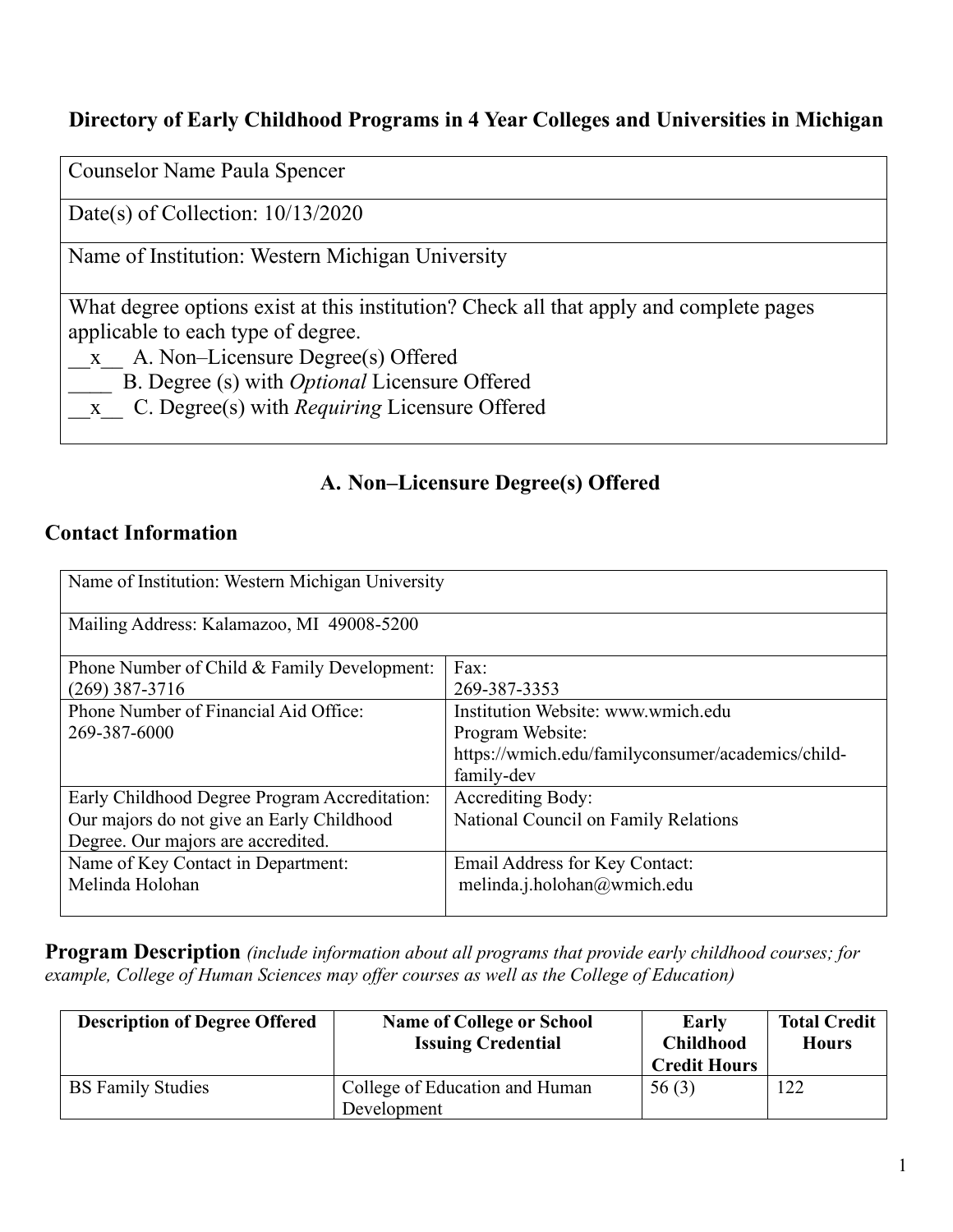| BS Child and Family  | College of Education and Human | 59(15) | 122 |
|----------------------|--------------------------------|--------|-----|
| Development          | Development                    |        |     |
| Family Science Minor | College of Education and Human | 24(3)  | 122 |
|                      | Development                    |        |     |

# **Program Information**

| Requirements for admission to early childhood (EC)                 | In addition to the general admission requirements                                                |
|--------------------------------------------------------------------|--------------------------------------------------------------------------------------------------|
| degree program. Include admission requirements                     | for the university, the admission process for the<br>Family Studies/Child and Family Development |
|                                                                    | programs is continuous. To be considered for                                                     |
|                                                                    | admission:                                                                                       |
|                                                                    | -Complete an undergraduate application and submit                                                |
|                                                                    | it along with application fee to WMU Office of                                                   |
|                                                                    | Admissions, indicate which major you intend to                                                   |
|                                                                    | pursue.                                                                                          |
| Requirements to enroll in EC classes. List any                     | None                                                                                             |
| special prerequisites                                              |                                                                                                  |
| Number of courses focused on birth-to-three                        | 0 I think the answer should be 0 because of the word                                             |
| intervention?                                                      | intervention.                                                                                    |
| Number of courses focused on early childhood<br>special education? | $\boldsymbol{0}$                                                                                 |
| Average # of EC courses offered each term                          | 10 (The major can be completed fully on line or a                                                |
|                                                                    | mixture of online and traditional classes. It is the                                             |
|                                                                    | choice of the student and their learning style and                                               |
|                                                                    | personal schedule.)                                                                              |
| Average # of EC courses offered online each term                   | 10                                                                                               |
| Average # of EC courses offered in summer term                     |                                                                                                  |
| Average # of courses offered in Spanish each term                  | None                                                                                             |
| Average # of EC courses offered per Term (not                      | $\overline{2}$                                                                                   |
| summer) at night                                                   |                                                                                                  |
| Average # of EC courses offered per term (not                      | None                                                                                             |
| summer) on Saturday                                                | 2 hybrid courses meet on Saturday one or twice per<br>semester                                   |
| Average $#$ of EC students per advisor.                            | 182 transfer students to 1 advisor                                                               |
| # total T.E.A.C.H. Early Childhood® BA                             | 30                                                                                               |
| Scholarships in Fiscal Year (FY) 2019-20                           |                                                                                                  |
| Satellite campuses with EC courses (number and                     |                                                                                                  |
| location)                                                          |                                                                                                  |
| Tuition cost per credit hour offered for on-campus,                | \$503.92                                                                                         |
| seated courses in FY 2020-21                                       |                                                                                                  |
| Fees for on-campus, seated courses in FY 2020-21                   | Main campus fees:                                                                                |
|                                                                    | https://wmich.edu/registrar/tuition-semester-fees                                                |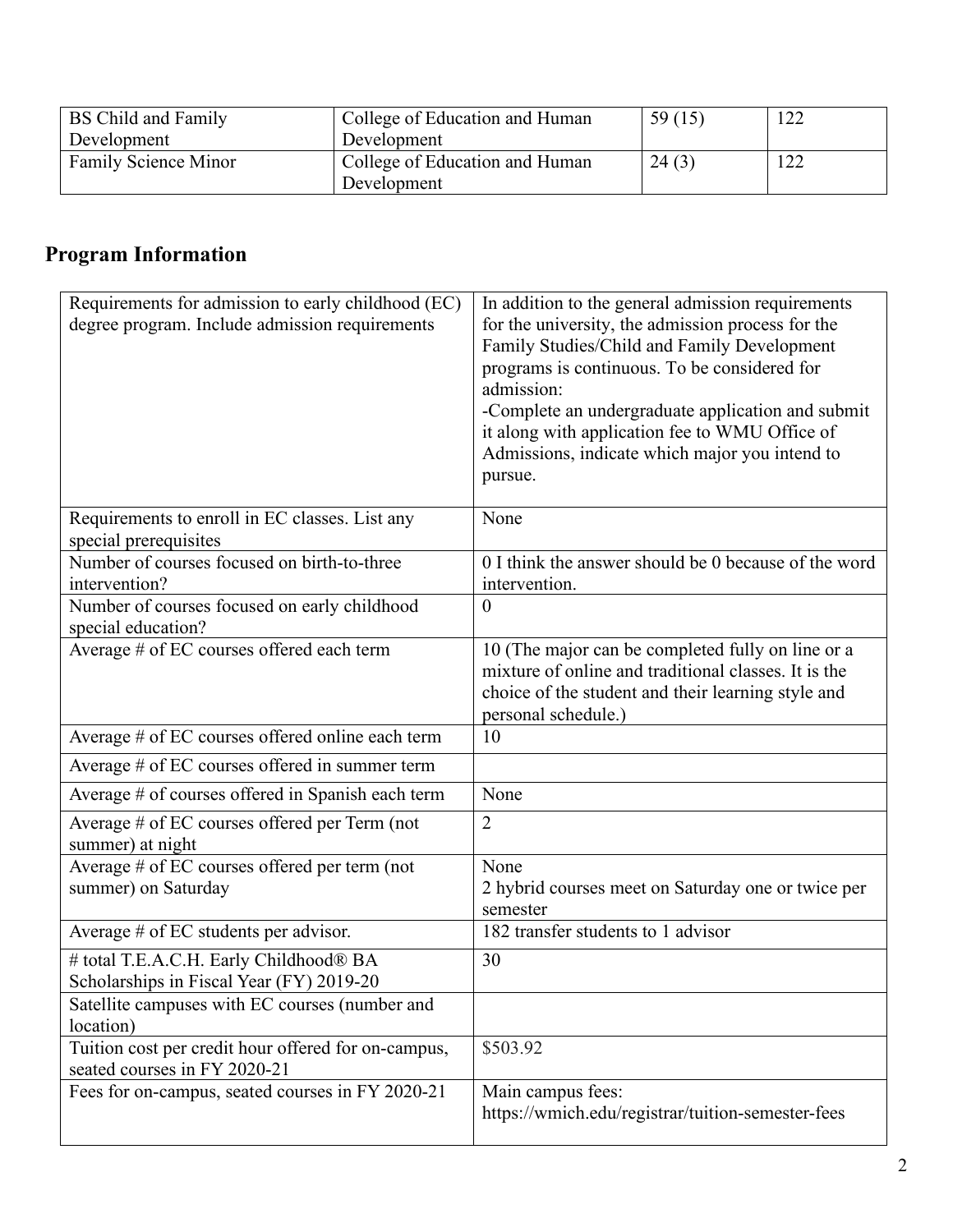| Tuition cost per credit hour offered for<br>online/distance learning courses in FY 2020-21                              | \$503.92                                                                                                                                                                                                                                                  |
|-------------------------------------------------------------------------------------------------------------------------|-----------------------------------------------------------------------------------------------------------------------------------------------------------------------------------------------------------------------------------------------------------|
| Fees for online/distance learning courses offered in<br>FY 2020-21                                                      | REGIONAL LOCATION COURSES                                                                                                                                                                                                                                 |
|                                                                                                                         | A \$20 per course technology fee will be<br>assessed for courses taken at regional sites.                                                                                                                                                                 |
|                                                                                                                         | ONLINE EDUCATION COURSES                                                                                                                                                                                                                                  |
|                                                                                                                         | Undergraduate students will be charged a \$60<br>per credit hour support fee. Graduate students<br>will be charged a \$20 per course technology<br>fee.                                                                                                   |
| List all 2-year schools with whom EC articulation                                                                       | <b>Grand Rapids Community Colleges</b>                                                                                                                                                                                                                    |
| agreements are in place                                                                                                 | Lansing Community College                                                                                                                                                                                                                                 |
|                                                                                                                         | Kellogg Community College<br>Lake Michigan Community College                                                                                                                                                                                              |
|                                                                                                                         | Working agreements with Southwestern, Muskegon,<br>Kalamazoo Valley Community                                                                                                                                                                             |
|                                                                                                                         | Accept credits from all Michigan Community<br>colleges and many out of state 2 and 4-year<br>institutions.                                                                                                                                                |
| Provide link or text which describes student degree<br>transfer policy (from<br>2-year institutions to this university) | Request the official transcript from all post-<br>secondary institutions which you have attended be<br>mailed directly from that institution to WMU Office<br>of Admission.                                                                               |
|                                                                                                                         | After your transfer credits are evaluated, you will<br>receive a transfer credit evaluation and admission<br>letter from WMU. At that time, contact Family<br>Studies/Child and Family Development advisor at<br>$269-387-3702$ to set up an appointment. |
| Average # of EC courses offered per Term in                                                                             | Summer Session is 8 weeks long-19 courses offered                                                                                                                                                                                                         |
| accelerated format (courses offered in 6 to 8 weeks)<br>Provide # of degrees awarded by type in FY 2019-20              | Info not available                                                                                                                                                                                                                                        |
| Immigration status verified for admission                                                                               | At University Level                                                                                                                                                                                                                                       |

# **C. Degree(s) with** *Requiring* **Licensure Offered**

### **Contact Information**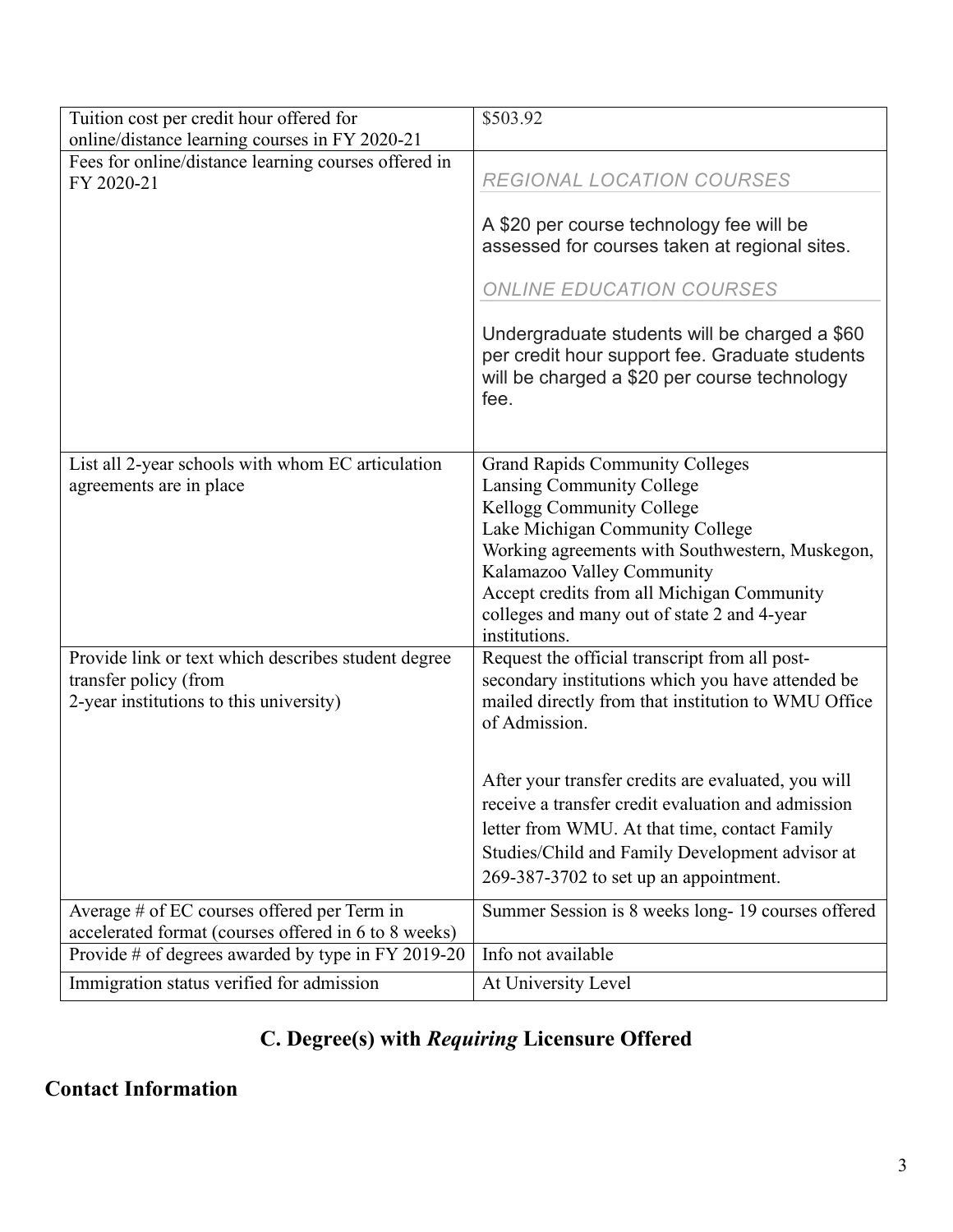| Name of Institution: Western Michigan University      |                                              |  |
|-------------------------------------------------------|----------------------------------------------|--|
| Mailing Address: Kalamazoo, MI 49008-5200             |                                              |  |
| Phone Number of Department:<br>269-387-3493           | Fax:                                         |  |
| Phone Number of Financial Aid Office:<br>269-387-6000 | <b>Institution Website:</b><br>www.wmich.edu |  |
| Degree Program Accreditation:                         | <b>Accrediting Body:</b>                     |  |
| Yes                                                   | <b>NCATE</b>                                 |  |
| Name of Key Contact in Department:                    | Email Address for Key Contact:               |  |
| Dr. Andrea Smith                                      | andrea.smith@wmich.edu                       |  |

### **Program Description**

| <b>Description of</b><br><b>Degree Offered</b> | <b>Description of License</b> | <b>Name of College or School</b><br><b>Issuing Credential</b>                | Early<br><b>Childhood</b><br><b>Credit Hours</b> | Total<br><b>Credit</b><br><b>Hours</b> |
|------------------------------------------------|-------------------------------|------------------------------------------------------------------------------|--------------------------------------------------|----------------------------------------|
| <b>BS</b> Elementary<br>Ed                     | ZS Endorsement                | Western Michigan University<br>College of Education and<br>Human Development | -24                                              | 130-132                                |

## **Program Information**

| Requirements for admission to early childhood (EC)                | http://www.wmich.edu/education/advising/admi |
|-------------------------------------------------------------------|----------------------------------------------|
| degree program. Include admission requirements                    | ssion-requirements.htm                       |
| Requirements to enroll in EC classes. List any special            | <b>Basic Skills Test</b>                     |
| prerequisites like placement tests                                |                                              |
| Number of courses focused on birth-to-three                       |                                              |
| intervention?                                                     |                                              |
| Number of courses focused on early childhood special              |                                              |
| education?                                                        |                                              |
| Average # of EC courses offered each term                         | Info not available                           |
| Average # of EC courses offered online each term                  | Info not available                           |
| Average $\#$ of EC courses offered in summer term                 | Info not available                           |
| Average # of courses offered in Spanish each term                 | Info not available                           |
| Average # of EC courses offered per Term (not summer)<br>at night | Info not available                           |

| Average $\#$ of EC courses offered per term (not summer) | Info not available         |
|----------------------------------------------------------|----------------------------|
| on Saturday                                              |                            |
| Average $#$ of EC students per advisor.                  | Info not available         |
| # total T.E.A.C.H. Early Childhood® BA Scholarships      | 45 (includes Masters)      |
| in FY 2019                                               |                            |
| Satellite campuses with EC courses ((number and          | Southwest and Grand Rapids |
| location)                                                |                            |